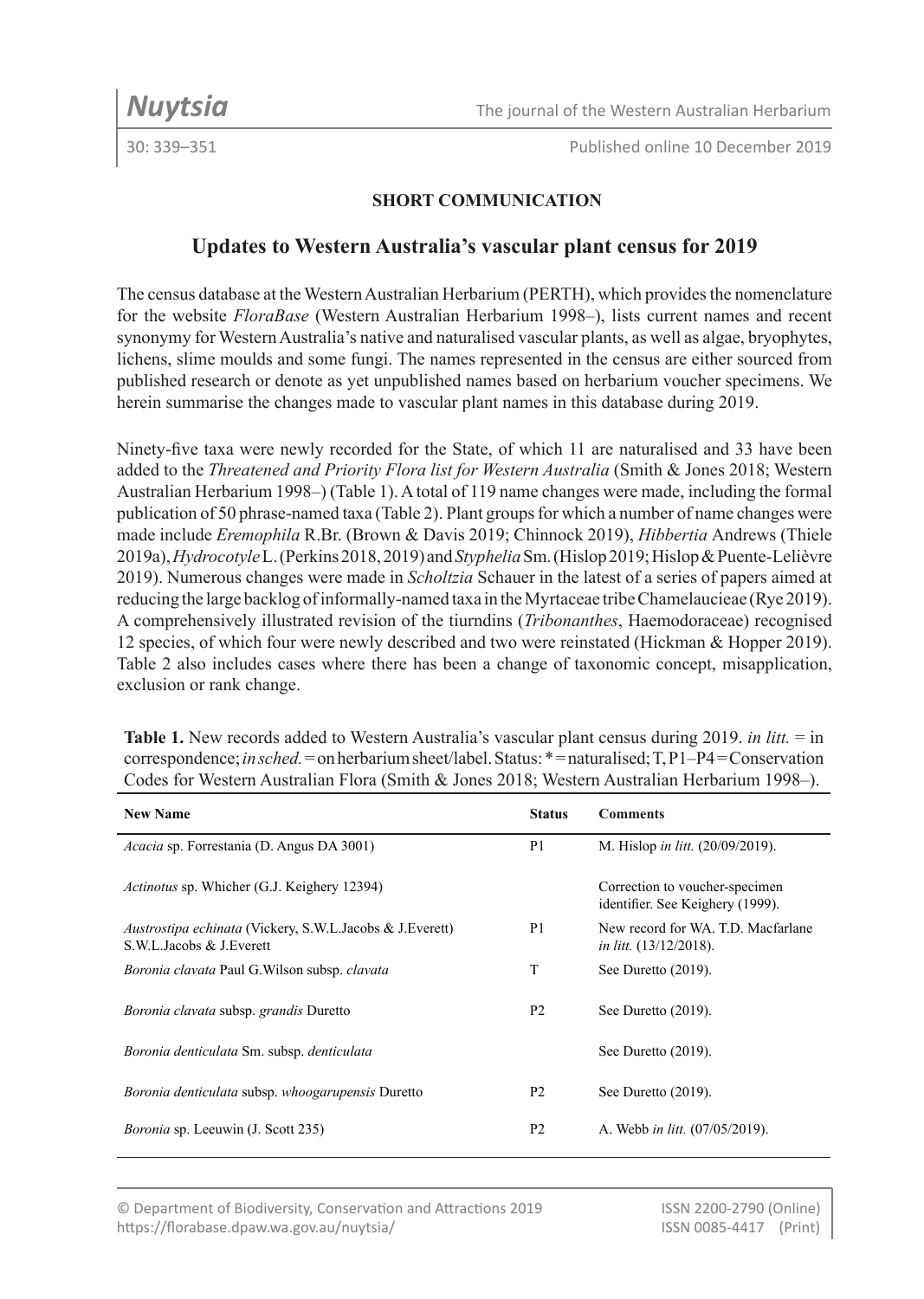| <b>New Name</b>                                          | <b>Status</b>  | <b>Comments</b>                                                                    |
|----------------------------------------------------------|----------------|------------------------------------------------------------------------------------|
| Calandrinia sp. Cape Range (F. Obbens FO 10/18)          | P <sub>2</sub> | F. Obbens in litt. (16/11/2018).                                                   |
| Calandrinia sp. Nanutarra (F. Obbens FO 08/18)           | P <sub>1</sub> | F. Obbens in litt. (16/11/2018).                                                   |
| Calochilus sp. Theda (R.L. Barrett et al. RLB 6158)      |                | R.L. Barrett & T.D. Macfarlane<br>in litt. (01/07/2019).                           |
| Calyptocarpus vialis Less.                               | $\ast$         | New naturalised record for WA.<br>G.J. Keighery in litt. (10/12/2018).             |
| Cassinia sifton Orchard                                  | $\ast$         | See Orchard (2017).                                                                |
| Comesperma sp. A Kimberley Flora (D.W. Rust 48)          |                | Correction to voucher-specimen<br>identifier.                                      |
| Convolvulus sp. Cascades (W. Archer 1110161)             | P1             | M. Hislop in litt. (11/07/2019).                                                   |
| Corchorus drysdalensis R.L.Barrett                       |                | See Barrett (2019b).                                                               |
| Corybas sp. Peat (A.P. Brown & D. Edmonds APB 4314)      |                | A.P. Brown in litt. (21/05/2019).                                                  |
| Darwinia sp. Corrigin (T. Erickson TEE 308)              | P <sub>2</sub> | B.L. Rye in litt. (03/09/2019).                                                    |
| Dillwynia sp. Mallee (W.R. Archer 1709959)               |                | M. Hislop in litt. (10/10/2019).                                                   |
| Diuris sp. Augusta (G. Brockman GBB 1469)                |                | C. French & G. Brockman in litt.<br>(05/12/2018).                                  |
| Drosera sp. Branched styles (S.C. Coffey 193)            |                | S.C. Coffey in litt. (30/11/2018).                                                 |
| Elionurus tylophorus M.D.Barrett & Handasyde             | P <sub>2</sub> | See Barrett & Handasyde (2019).                                                    |
| Eremophila sp. Kalgoorlie (V. Clarke & A. Brown VTC 590) |                | Correction to voucher-specimen<br>identifier. A.P. Brown in litt.<br>(30/01/2019). |
| Eremophila sp. Mullewa (R. Wait 7311)                    |                | R. Davis in litt. (09/01/2019).                                                    |
| <i>Eriachne</i> sp. Dugald River (B.K. Simon+3007)       |                | M.D. Barrett in litt. (18/01/2019).                                                |
| Eucalyptus cladocalyx F.Muell. subsp. cladocalyx         | $\ast$         | New naturalised record for WA.<br>G.J. Keighery in litt. (08/07/2019).             |
| Eucalyptus vokesensis D.Nicolle & L.A.S.Johnson          |                | New record for WA. M.E. French<br>in litt. (12/06/2019).                           |
| <i>Exocarpos</i> sp. Ardath (J. Buegge D 62)             |                | B.J. Lepschi in litt. (30/10/2018).                                                |
| Gloriosa superba L.                                      | $\ast$         | New naturalised record for WA.<br>G.J. Keighery in litt. (10/02/2019).             |
| Goodenia sp. Cunyu (C.J. Nicholson & P.J. Curry 1001)    | P1             | K.A. Shepherd & M. Hislop in litt.<br>(14/02/2019).                                |
| Grevillea sp. Yerilgee Hills (T. Laslett TL 025)         | P <sub>1</sub> | J. Bull & D. Brearley in litt.<br>(05/06/2019).                                    |
| Habenaria hymenophylla Schltr.                           |                | New record for WA. R.L. Barrett<br>in litt. (02/01/2019).                          |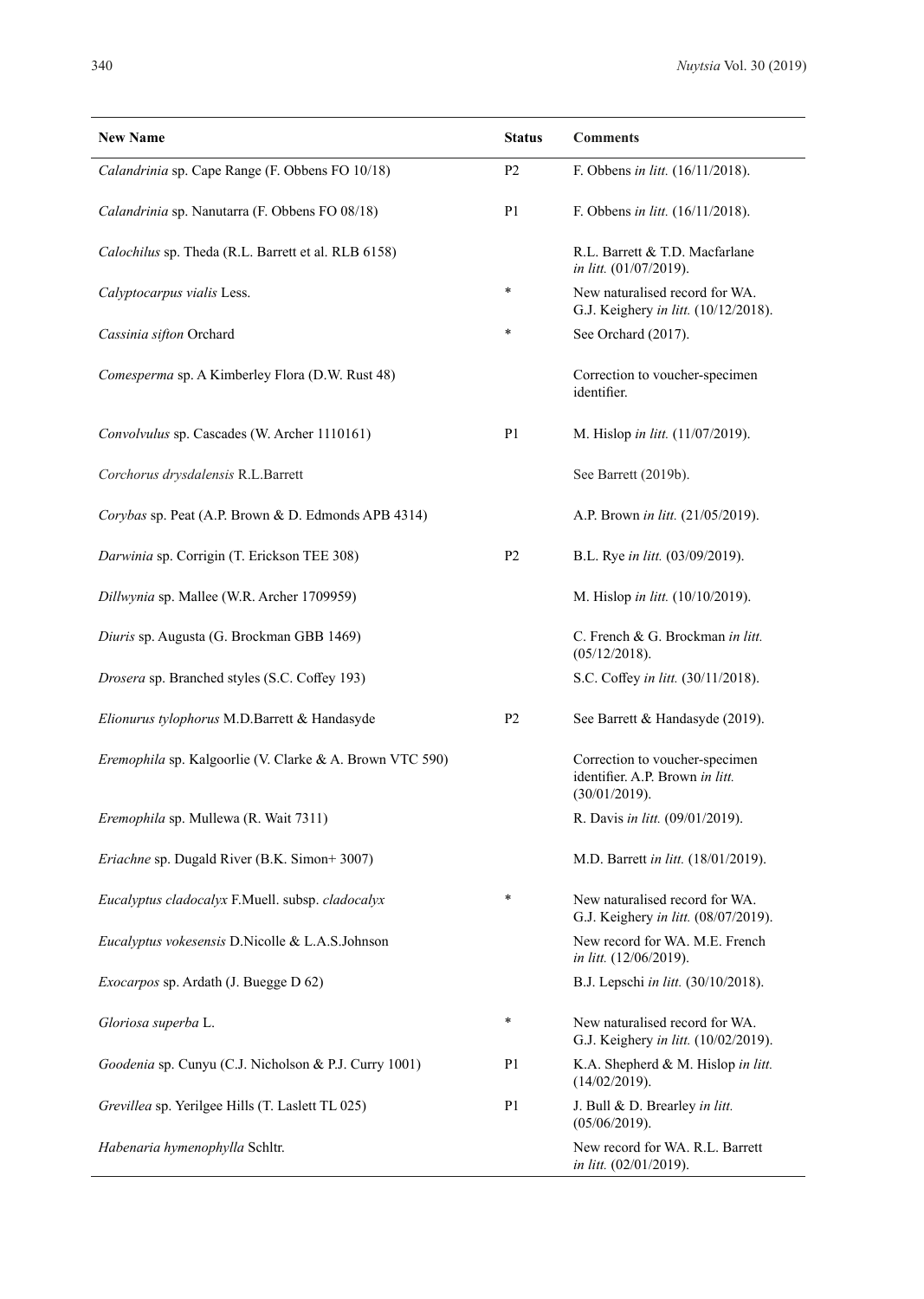| <b>New Name</b>                                                          | <b>Status</b>  | <b>Comments</b>                                                        |
|--------------------------------------------------------------------------|----------------|------------------------------------------------------------------------|
| Haemodorum coccineum R.Br.                                               |                | New record for WA. See Barrett et al.<br>(2015).                       |
| Haemodorum subvirens F.Muell.                                            |                | New record for WA. See Barrett et al.<br>(2015).                       |
| Heteranthera reniformis Ruiz & Pav.                                      | $\ast$         | New naturalised record for WA.<br>M. Hislop in litt. (25/07/2019).     |
| Hibbertia acrotoma K.R.Thiele                                            | P1             | See Thiele (2019a).                                                    |
| Hibbertia ambita K.R.Thiele                                              | P <sub>1</sub> | See Thiele (2019a).                                                    |
| Hibbertia davisii K.R.Thiele                                             |                | See Thiele (2019a).                                                    |
| Hibbertia elegans K.R.Thiele                                             | P <sub>1</sub> | See Thiele (2019a).                                                    |
| Hibbertia hortiorum K.R.Thiele                                           | P1             | See Thiele (2019a).                                                    |
| Hibbertia improna K.R.Thiele                                             |                | See Thiele (2019a).                                                    |
| Hibbertia inopinata K.R.Thiele                                           |                | See Thiele (2019a).                                                    |
| Hibbertia sandifordiae K.R.Thiele                                        | P <sub>1</sub> | See Thiele (2019a).                                                    |
| Hibbertia semipilosa K.R.Thiele                                          |                | See Thiele (2019a).                                                    |
| Hibbertia spectabilis K.R.Thiele                                         |                | See Thiele (2019a).                                                    |
| Hibbertia wheelerae K.R.Thiele                                           | P <sub>2</sub> | See Thiele (2019a).                                                    |
| Hibiscus sp. Perrinvale Station (J. Warden & E. Ager WB 10581)           | P3             | G. Cockerton in litt. (05/08/2019).                                    |
| Lagenophora gracilis Steetz                                              |                | New record for WA. See Wang & Bean<br>(2019).                          |
| Lagenophora platysperma Jian Wang ter & A.R.Bean                         |                | See Wang & Bean (2019).                                                |
| Lagenophora stipitata (Labill.) Druce                                    |                | New record for WA. See Wang & Bean<br>(2019).                          |
| Lechenaultia sp. Cascade (W.R. Archer 212122)                            | P1             | K.A. Shepherd & M. Hislop in litt.<br>(14/02/2019).                    |
| Lepidium sp. Stirling Range (S. Barrett 1359)                            |                | G.J. Keighery in litt. (23/10/2019).                                   |
| Leucopogon sp. Cascades (M. Hislop 3693)                                 | P <sub>1</sub> | M. Hislop in litt. (07/02/2019).                                       |
| Levenhookia sp. Whicher Range (J.A. Wege 2090)                           |                | J.A. Wege in litt. (11/04/2019).                                       |
| Micrococca mercurialis (L.) Benth.                                       | *              | New naturalised record for WA.<br>G.J. Keighery in litt. (10/02/2019). |
| Microcorys sp. Mt Holland broad-leaf (G. Barrett s.n.<br>PERTH 04104927) | P1             | M. Hislop in litt. (12/09/2019).                                       |
| Nandina domestica Thunb.                                                 | ∗              | New naturalised record for WA.<br>G.J. Keighery in litt. (10/10/2018). |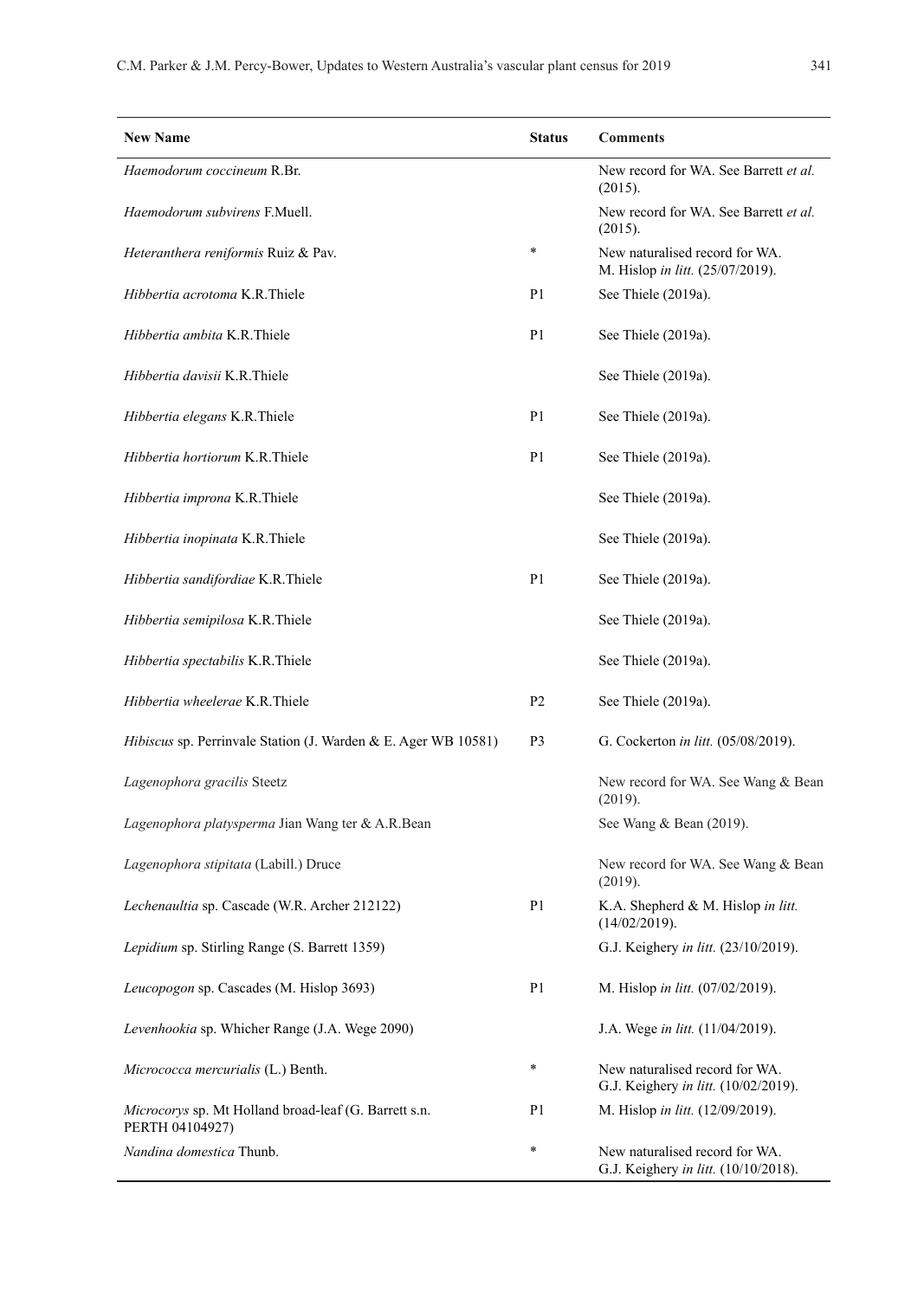| <b>New Name</b>                                                                   | <b>Status</b>  | <b>Comments</b>                                                        |
|-----------------------------------------------------------------------------------|----------------|------------------------------------------------------------------------|
| Nicotiana gascoynica M.W.Chase & Christenh.                                       |                | See Chase & Christenhusz (2018b).                                      |
| Nicotiana karijini M.W.Chase & Christenh.                                         |                | See Chase & Christenhusz (2018a).                                      |
| Nicotiana stenocarpa H.-M.Wheeler                                                 |                | New record for WA. See Chase &<br>Christenhusz (2018c).                |
| Opuntia polyacantha Haw.                                                          | $\ast$         | New naturalised record for WA.<br>R.J. Chinnock in litt. (23/05/2019). |
| Opuntia polyacantha var. hystricina (Engelm. & J.M.Bigelow)<br><b>B.D.Parfitt</b> | $\ast$         | New naturalised record for WA.<br>R.J. Chinnock in litt. (23/05/2019). |
| Phebalium sp. Yerilgee Sandplain (J. Jackson 223)                                 | P <sub>2</sub> | J. Bull in litt. (24/07/2019).                                         |
| Phytolacca americana L.                                                           | *              | New naturalised record for WA.<br>G.J. Keighery in litt. (09/07/2019). |
| Pterostylis sp. Bloated bird orchid (A.R. Annels et al. ARA 5478)                 |                | C. French & G. Brockman in litt.<br>(05/12/2018).                      |
| Pterostylis sp. Bloated snail orchid (W. Jackson BJ 486)                          |                | C. French & G. Brockman in litt.<br>(05/12/2018).                      |
| Pterostylis sp. Coastal clubbed sepals (G. Brockman GBB 255)                      |                | C. French & G. Brockman in litt.<br>(05/12/2018).                      |
| Pterostylis sp. Paynes Find (G. Brockman GBB 526)                                 |                | C. French & G. Brockman in litt.<br>(05/12/2018).                      |
| Pterostylis sp. Robust snail orchid (W. Jackson BJ 358)                           |                | C. French & G. Brockman in litt.<br>(05/12/2018).                      |
| Ptilotus xerophilus T.Hammer & R.W.Davis                                          |                | See Hammer et al. (2019).                                              |
| Rorippa sp. Fortescue Valley (M.N. Lyons & R.A. Coppen<br>FV 0760)                | P <sub>1</sub> | M.T. Collins & M.N. Lyons in litt.<br>(25/06/2019).                    |
| <i>Scholtzia brevistylis</i> Rye                                                  |                | See Rye (2019).                                                        |
| <i>Scholtzia halophila</i> Rye                                                    |                | See Rye (2019).                                                        |
| <i>Scholtzia longipedata</i> Rye                                                  |                | See Rye (2019).                                                        |
| Scholtzia pentamera Rye                                                           |                | See Rye (2019).                                                        |
| <i>Scholtzia pentamera subsp. collina Rye</i>                                     |                | See Rye (2019).                                                        |
| <i>Scholtzia uniovulata</i> Rye                                                   |                | See Rye (2019).                                                        |
| Sida sp. R (P. Copley 1390)                                                       | P <sub>1</sub> | New record for WA. R.M. Barker<br>in sched. (May 2007).                |
| Stylidium sp. Dragon Rocks (J.A. Wege & K.A. Shepherd<br>JAW 2054)                | P <sub>2</sub> | J.A. Wege in litt. (11/04/2019).                                       |
| Styphelia sp. Wandoo (F. & J. Hort 2441)                                          | P <sub>2</sub> | M. Hislop in litt. (22/01/2019).                                       |
| Syncarpia glomulifera (Sm.) Nied.                                                 | ∗              | New naturalised record for WA.<br>G.J. Keighery in litt. (10/10/2018). |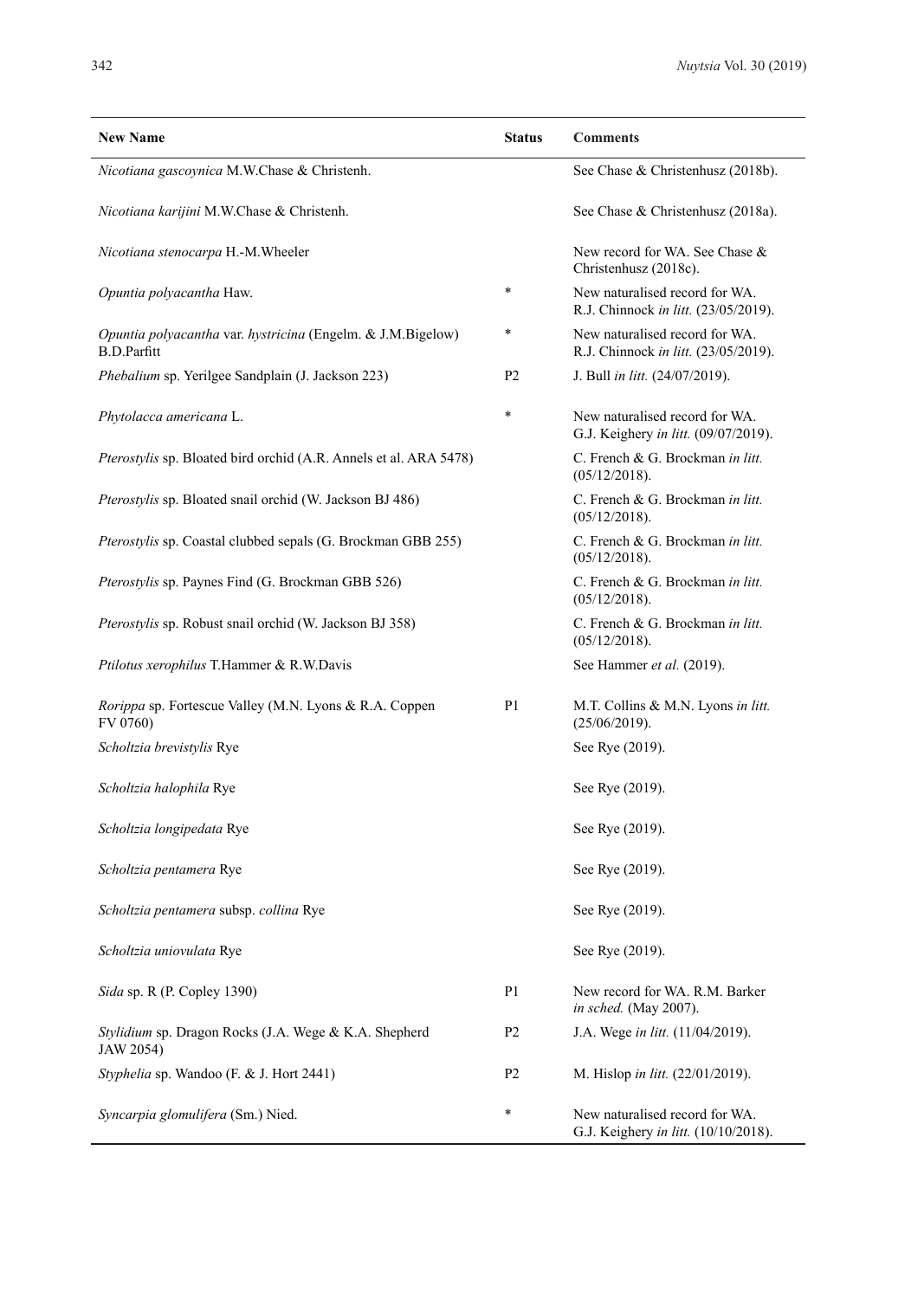| <b>New Name</b>                                                                      | <b>Status</b>  | <b>Comments</b>                                           |
|--------------------------------------------------------------------------------------|----------------|-----------------------------------------------------------|
| Thysanotus sp. Ennuin (N. Gibson & M. Lyons 2665)                                    | P <sub>1</sub> | T. Macfarlane in litt. (20/02/2019).                      |
| Thysanotus sp. Mount Madden (G.F. Craig 10516)                                       | P <sub>1</sub> | T. Macfarlane in litt. (27/05/2019).                      |
| Thysanotus sp. Yellowdine (A.S. George 6040)                                         | P <sub>2</sub> | T. Macfarlane in litt. (11/03/2019).                      |
| Tribonanthes australis Endl. $\times$ Tribonanthes brachypetala Lindl.               |                | See Hickman & Hopper (2019).                              |
| Tribonanthes australis Endl. $\times$ Tribonanthes longipetala Lindl.                |                | See Hickman & Hopper (2019).                              |
| Tribonanthes brachypetala Lindl. $\times$ Tribonanthes variabilis Lindl.             |                | See Hickman & Hopper (2019).                              |
| Tribonanthes elongata E.J.Hickman & Hopper                                           |                | See Hickman & Hopper (2019).                              |
| Tribonanthes monantha E.J.Hickman & Hopper                                           |                | See Hickman & Hopper (2019).                              |
| Tribonanthes porphyrea E.J.Hickman & Hopper                                          |                | See Hickman & Hopper (2019).                              |
| Triodia sp. Silvergrass (P.-L. de Kock BES 00808)                                    | P1             | M.D. Barrett & P.-L. de Kock in litt.<br>(06/02/2018).    |
| Triodia veniciae M.D.Barrett                                                         |                | See Barrett (2019a).                                      |
| Trithuria fitzgeraldii D.D.Sokoloff, I.Marques, T.Macfarlane,<br>Rudall & S.W.Graham |                | See Sokoloff et al. (2019).                               |
| Utricularia oppositiflora R.Br.                                                      |                | New record for WA. R.W. Jobson<br>in sched. (06/09/2019). |
| Vallisneria sp. Weelarrana (M.N. Lyons & S.D. Lyons 3050)                            | P <sub>1</sub> | T. Macfarlane & M. Lyons in litt.<br>(19/06/2019).        |

**Table 2.** Changes to existing entries in Western Australia's vascular plant census during 2019. Excluded taxon = a name used in the botanical literature that refers to a taxon never occurring in WA; misapplied name = a name used in the botanical literature but now considered to refer to one or more different WA taxa; nomenclatural synonym = a superseded name based on the same type specimen as the accepted name—the epithet is usually transferred to a different genus name or rank; taxonomic synonym = a superseded name based on a different type specimen to the accepted name; orthographic variant = mis-spelling of a name in original publication; *in litt.* = in correspondence; *in sched.* = on herbarium sheet/label. Status: \* = naturalised; T, P1–P4 = Conservation Codes for Western Australian Flora (Smith & Jones 2018; Western Australian Herbarium 1998–).

| Old Name                                                            | <b>New Name</b>                                          | <b>Status</b>  | <b>Comments</b>                                             |
|---------------------------------------------------------------------|----------------------------------------------------------|----------------|-------------------------------------------------------------|
| Abutilon halophilum Schldl.                                         | n/a                                                      |                | Excluded taxon. No records from WA.                         |
| Acacia sp. East Fortescue<br>(J. Bull & D. Roberts)<br>ONS A 27.01) | <i>Acacia corusca J.P.Bull.</i><br>S.J.Dillon & Brearley | P1             | Taxon formally published. See Bull<br><i>et al.</i> (2019). |
| <i>Actinotus</i> sp. Whicher<br>(G.J. Keighery 12394)               | Actinotus whicheranus Keighery                           | P <sub>2</sub> | Taxon formally published. See<br>Keighery (1999).           |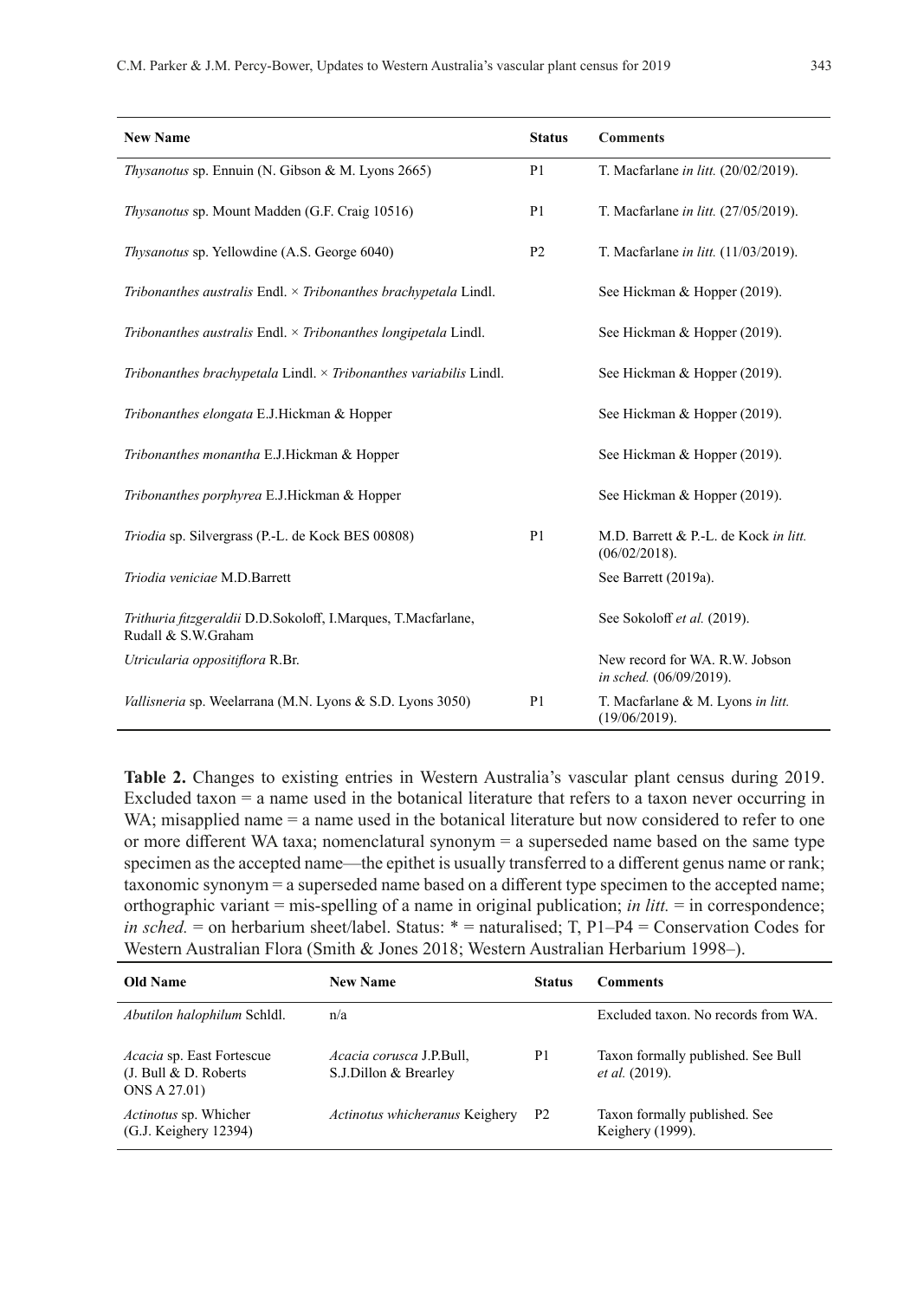| <b>Old Name</b>                                                              | <b>New Name</b>                                                             | <b>Status</b>  | <b>Comments</b>                                                              |
|------------------------------------------------------------------------------|-----------------------------------------------------------------------------|----------------|------------------------------------------------------------------------------|
| Ageratina adenophora (Spreng.)<br>R.M.King & H.Rob.                          | n/a                                                                         |                | Name made current. Taxon reinstated.<br>G.J. Keighery in litt. (10/10/2018). |
| Arthrochilus byrnesii Blaxell                                                | <i>Phoringopsis byrnesii</i> (Blaxell)<br>D.L.Jones & M.A.Clem.             |                | Nomenclatural synonym. A.P. Brown<br>in litt. (13/06/2018).                  |
| Astroloma sp. Dumbleyung                                                     | Styphelia sp. Dumbleyung                                                    | P3             | Name synonymised. M. Hislop in litt.                                         |
| (A.J.G. Wilson 146)                                                          | (A.J.G. Wilson 146)                                                         |                | (15/05/2019).                                                                |
| Astroloma sp. Eneabba<br>(N. Marchant s.n.<br>PERTH 01291777)                | Styphelia sp. Eneabba<br>(N. Marchant s.n.<br>PERTH 01291777)               |                | Name synonymised. M. Hislop in litt.<br>(15/05/2019).                        |
| Astroloma sp. Kalbarri                                                       | Styphelia cernua Hislop &                                                   | P <sub>2</sub> | Taxon formally published. See Hislop                                         |
| (D. & B. Bellairs 1368)                                                      | Puente-Lel.                                                                 |                | & Puente-Lelièvre (2019).                                                    |
| Astroloma sp. Nannup                                                         | Styphelia sp. Nannup                                                        |                | Name synonymised. M. Hislop in litt.                                         |
| (R.D. Royce 3978)                                                            | (R.D. Royce 3978)                                                           |                | (15/05/2019).                                                                |
| Astroloma sp. Narrogin                                                       | Styphelia sp. Narrogin                                                      |                | Name synonymised. M. Hislop in litt.                                         |
| (R.D. Royce 8158)                                                            | (R.D. Royce 8158)                                                           |                | (15/05/2019).                                                                |
| Astroloma sp. sessile leaf                                                   | Styphelia angustiflora Hislop &                                             | P <sub>2</sub> | Taxon formally published. See Hislop                                         |
| (J.L. Robson 657)                                                            | Puente-Lel.                                                                 |                | & Puente-Lelièvre (2019).                                                    |
| Astroloma stomarrhena Sond.                                                  | Styphelia stomarrhena (Sond.)<br>Sleumer                                    |                | Nomenclatural synonym. See Hislop &<br>Puente-Lelièvre (2019).               |
| Astroloma xerophyllum (DC.)                                                  | Styphelia xerophylla (DC.)                                                  |                | Nomenclatural synonym. See Hislop &                                          |
| Sond.                                                                        | F.Muell.                                                                    |                | Puente-Lelièvre (2019).                                                      |
| Banksia densa A.R.Mast &                                                     | Banksia densa A.R.Mast &                                                    | P <sub>2</sub> | Nomenclatural synonym. No varieties                                          |
| K.R.Thiele var. densa                                                        | K.R.Thiele                                                                  |                | recognised. See Thiele (2019b).                                              |
| Banksia densa var. parva<br>(A.S.George) A.R.Mast &<br>K.R.Thiele            | Banksia parva (A.S.George)<br>K.R.Thiele                                    | P <sub>4</sub> | Nomenclatural synonym. See Thiele<br>(2019b).                                |
| Banksia densa var. Wheatbelt<br>(M. Pieroni s.n.<br>PERTH 04083407)          | <i>Banksia zygocephala</i> K.R.Thiele                                       |                | Taxon formally published. See Thiele<br>(2019b).                             |
| Caladenia $\times$ intermedia (Fitzg.)                                       | $Elythranthera \times intermediate$                                         |                | Nomenclatural synonym. A.P. Brown                                            |
| M.A.Clem. & D.L.Jones                                                        | (Fitzg.) M.A.Clem.                                                          |                | <i>in litt.</i> (09/01/2018).                                                |
| Calandrinia sp. Piawaning<br>(A.C. Beauglehole 12257)                        | Calandrinia uncinella Obbens                                                | P <sub>1</sub> | Taxon formally published. See Obbens<br>(2019).                              |
| Calandrinia sp. The Pink Hills                                               | Calandrinia monosperma                                                      |                | Taxon formally published. See Obbens                                         |
| (F. Obbens FO 19/06)                                                         | Obbens                                                                      |                | (2019).                                                                      |
| Clerodendrum heterophyllum<br>(Poir.) R.Br.                                  | n/a                                                                         |                | Excluded taxon. PERTH collections<br>represent cultivated material.          |
| Clerodendrum heterophyllum<br>var. baueri Moldenke                           | n/a                                                                         |                | Excluded taxon. PERTH collections<br>represent cultivated material.          |
| Comesperma sp. A Kimberley                                                   | Comesperma sp. A Kimberley                                                  |                | Error. Correction to voucher-specimen                                        |
| Flora (D.W. Rust 8)                                                          | Flora (D.W. Rust 48)                                                        |                | identifier.                                                                  |
| Comesperma sp. A Kimberley                                                   | Comesperma minutum A.J.Ford                                                 | P <sub>1</sub> | Taxon formally published. See Ford                                           |
| Flora (D.W. Rust 48)                                                         | & Halford                                                                   |                | et al. (2017).                                                               |
| Corybas sp. Peat (A.P. Brown &                                               | Corybas autumnalis A.P.Br. &                                                | P <sub>2</sub> | Taxon formally published. See Brown                                          |
| D. Edmonds APB 4314)                                                         | D.Edmonds                                                                   |                | & Edmonds (2019).                                                            |
| Crosslandia setifolia W.Fitzg.                                               | Fimbristylis crosslandii Roalson,<br>R.L.Barrett & Larridon                 |                | Nomenclatural synonym. See Roalson<br><i>et al.</i> (2019).                  |
| Cyanthillium gracilis (Lander<br>& P.J.H.Hurter) K.R.Thiele &<br>E.E.Schill. | Cyanthillium gracile (Lander<br>& P.J.H.Hurter) K.R.Thiele &<br>E.E.Schill. | P <sub>3</sub> | Orthographic variant. A.S. George<br>in litt. (13/12/2018).                  |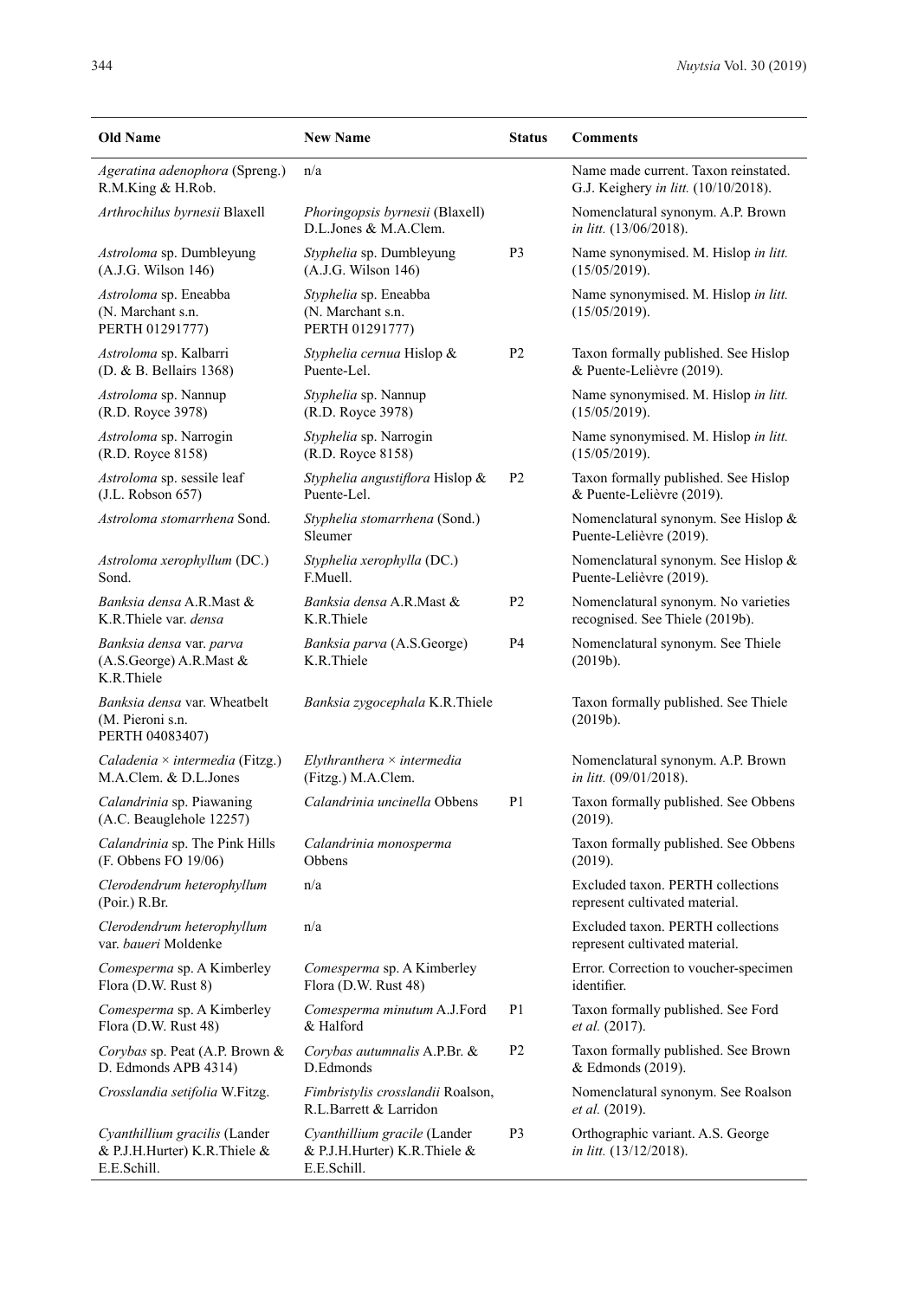| Old Name                                                                       | <b>New Name</b>                                                                                  | <b>Status</b>  | <b>Comments</b>                                                                              |
|--------------------------------------------------------------------------------|--------------------------------------------------------------------------------------------------|----------------|----------------------------------------------------------------------------------------------|
| Cyathostemon sp. Mt Dimer<br>(C. McChesney TRL 4/72)                           | Cyathostemon verrucosus<br>Trudgen & Rye                                                         | P <sub>3</sub> | Taxon formally published. See Rye<br>(2018).                                                 |
| Delosperma vinaceum L.Bolus                                                    | n/a                                                                                              |                | Excluded taxon. See Keighery (2005).                                                         |
| Dillwynia sp. Coolgardie<br>(V.E. Sands 637.3.1)                               | Dillwynia acerosa S.Moore                                                                        |                | Informal synonym. M. Hislop<br>in sched. (03/10/2019).                                       |
| Diuris sp. South Coast<br>(G. Brockman GBB 3041)                               | Diuris brockmanii D.L.Jones &<br>C.J.French                                                      |                | Taxon formally published. See Jones &<br>French (2019).                                      |
| Drosera indica L.                                                              | n/a                                                                                              |                | Excluded taxon. See Lowrie (2013).                                                           |
| <i>Enneapogon nigricans</i> (R.Br.)<br>P.Beauv.                                | n/a                                                                                              |                | Name made current. Taxon reinstated.<br>T.D. Macfarlane & U. Bell in sched.<br>(21/03/2019). |
| Eremophila glabra subsp.<br>Kokeby (R. Davis 5080)                             | Eremophila glabra subsp. York<br>(P.G. Wilson 12172 B)                                           | P <sub>1</sub> | Name synonymised. A.P. Brown<br>in sched. (08/02/2017).                                      |
| Eremophila glabra subsp.<br>verrucosa Chinnock                                 | Eremophila viridissima<br>Chinnock                                                               |                | Nomenclatural synonym. See<br>Chinnock (2019).                                               |
| Eremophila oldfieldii subsp.<br>Karara (D. Coultas s.n.<br>PERTH 07341717)     | Eremophila oldfieldii subsp.<br>papula A.P.Br.                                                   | P <sub>1</sub> | Taxon formally published. See Brown<br>& Davis (2019).                                       |
| Eremophila sp. Kalgoorlie<br>(V. Clark & A. Brown<br>VTC 590)                  | Eremophila sp. Kalgoorlie<br>(V. Clarke & A. Brown<br>VTC 590)                                   |                | Error. Correction to voucher-specimen<br>identifier. A.P. Brown in litt.<br>(30/01/2019).    |
| <i>Eremophila</i> sp. Kalgoorlie<br>(V. Clarke & A. Brown<br><b>VTC 590)</b>   | Eremophila xantholaema<br>R.W.Davis                                                              | P <sub>1</sub> | Taxon formally published. See Brown<br>& Davis (2019).                                       |
| Eremophila sp. Mullewa<br>(R. Wait 7311)                                       | Eremophila waitii Chinnock                                                                       | P <sub>1</sub> | Taxon formally published. See<br>Chinnock (2019).                                            |
| <i>Eremophila</i> sp. Rothsay<br>(D. Coultas & J. Kelt s.n.<br>PERTH 08200440) | Eremophila sericea A.P.Br.                                                                       | P <sub>1</sub> | Taxon formally published. See Brown<br>& Davis (2019).                                       |
| Eucalyptus gardneri subsp.<br>ravensthorpensis Brooker &<br>Hopper             | Eucalyptus ravensthorpensis<br>(Brooker & Hopper) Gosper &<br>Hopper                             | P4             | Nomenclatural synonym. See Gosper<br>et al. (2019).                                          |
| Eucalyptus obtusiflora subsp.<br>cowcowensis L.A.S.Johnson &<br>K.D.Hill       | Eucalyptus obtusiflora subsp.<br>dongarraensis (Maiden &<br>Blakely) L.A.S.Johnson &<br>K.D.Hill |                | Taxonomic synonym. See Nicolle<br>et al. (2019).                                             |
| Gastrolobium sp. Harvey<br>(G.J. Keighery 16821)                               | Gastrolobium capitatum (Benth.)<br>G.Chandler & Crisp                                            |                | Name synonymised. See Butcher &<br>Hislop (2019).                                            |
| Genus sp. Nillup<br>(R.D. Royce 98)                                            | Hemigenia sp. Nillup<br>(R.D. Royce 98)                                                          | P <sub>2</sub> | Name synonymised. B.L. Rye in litt.<br>(25/02/2014).                                         |
| Geodorum neocaledonicum<br>Kraenzl.                                            | Geodorum densiflorum (Lam.)<br>Schltr.                                                           |                | Taxonomic synonym. R.L. Barrett<br>in litt. (08/06/2018).                                    |
| Geodorum terrestre (L.) Garay                                                  | Geodorum densiflorum (Lam.)<br>Schltr.                                                           |                | Misapplied name. R.L. Barrett in litt.<br>(08/06/2018).                                      |
| Goodenia campestris Carolin                                                    | n/a                                                                                              |                | Name made current. Taxon reinstated.<br>M.D. Barrett in litt. (23/04/2019).                  |
| Grewia glabra Blume                                                            | Grewia guazumifolia Juss.                                                                        |                | Taxonomic synonym. See Barrett<br>(2019b).                                                   |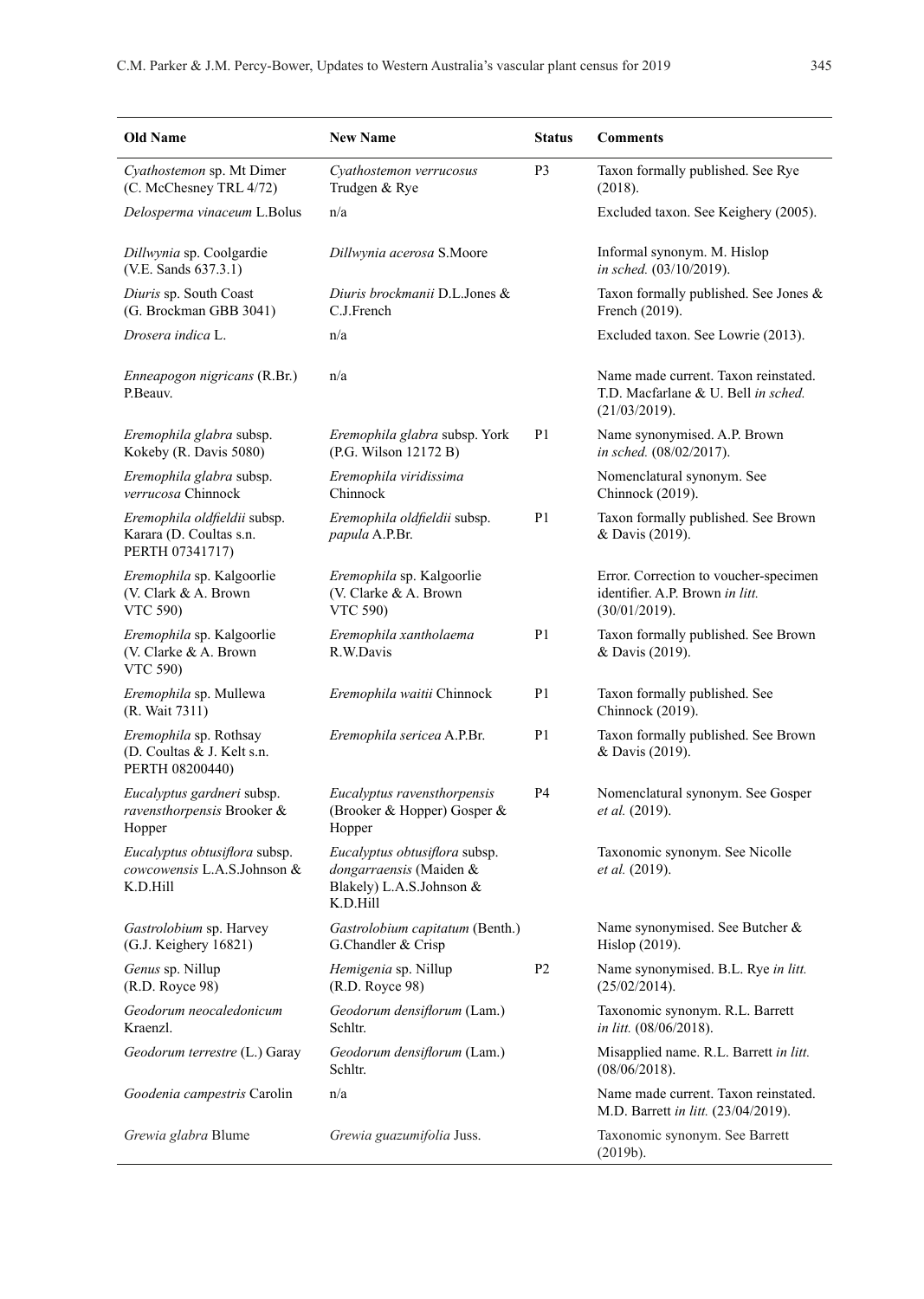| <b>Old Name</b>                                                        | <b>New Name</b>                                        | <b>Status</b>  | <b>Comments</b>                                                   |
|------------------------------------------------------------------------|--------------------------------------------------------|----------------|-------------------------------------------------------------------|
| Grewia retusifolia Kurz                                                | Grewia pindanica R.L.Barrett                           |                | Misapplied name. See Barrett (2019b).                             |
| Grewia retusifolia Kurz                                                | Grewia savannicola R.L.Barrett                         |                | Misapplied name. See Barrett (2019b).                             |
| Habenaria elongata R.Br.                                               | Pecteilis elongata (R.Br.)<br>M.A.Clem. & D.L.Jones    |                | Nomenclatural synonym. See Clements<br>& Jones (2018).            |
| Habenaria eurystoma Schltr.                                            | Pecteilis eurystoma (Schltr.)<br>M.A.Clem. & D.L.Jones |                | Nomenclatural synonym. See Clements<br>& Jones (2018).            |
| Habenaria ochroleuca R.Br.                                             | Pecteilis ochroleuca (R.Br.)<br>M.A.Clem. & D.L.Jones  |                | Nomenclatural synonym. See Clements<br>& Jones (2018).            |
| <i>Habenaria</i> sp. Beverley Springs<br>Station (M.D. Barrett MDB185) | Pecteilis eurystoma (Schltr.)<br>M.A.Clem. & D.L.Jones |                | Name synonymised. R.L. Barrett<br><i>in litt.</i> (02/01/2019).   |
| Habenaria triplonema Schltr.                                           | Pecteilis elongata (R.Br.)<br>M.A.Clem. & D.L.Jones    |                | Taxonomic synonym. R.L. Barrett<br><i>in litt.</i> (02/01/2019).  |
| Hibbertia sp. Toolbrunup<br>$(J.R.$ Wheeler $2504)$                    | Hibbertia barrettiae K.R.Thiele                        | T              | Taxon formally published. See Thiele<br>(2019a).                  |
| Hydrocotyle sp. Crassipes<br>(K.R. Newbey 7567)                        | Hydrocotyle eichleri A.J.Perkins                       | P3             | Taxon formally published. See Perkins<br>(2018).                  |
| Hydrocotyle sp. Decipiens<br>(G.J. Keighery 463)                       | Hydrocotyle tuberculata<br>A.J.Perkins                 | P <sub>2</sub> | Taxon formally published. See Perkins<br>(2018).                  |
| Hydrocotyle sp. Hamelinensis<br>(G.J. Keighery s.n.<br>PERTH 02391325) | Hydrocotyle tetragonocarpa<br>Bunge                    |                | Name synonymised. See Perkins<br>(2019).                          |
| Hydrocotyle sp. Puberula<br>(H. Eichler 22058)                         | Hydrocotyle scutellifera Benth.                        |                | Name synonymised. See Perkins<br>(2019).                          |
| Hydrocotyle sp. Vigintimilia<br>(P.G. Wilson 7940)                     | Hydrocotyle papilionella<br>A.J.Perkins                | P <sub>2</sub> | Taxon formally published. See Perkins<br>(2018).                  |
| Lepidosperma leptophyllum<br>Benth.                                    | n/a                                                    |                | Name made current. Taxon reinstated.<br>See CHAH (2012).          |
| Leptocarpus crassipes Pate &<br>Meney                                  | Leptocarpus scariosus R.Br.                            |                | Taxonomic synonym. B.G. Briggs<br>in litt. (13/03/2019).          |
| Leucopogon sp. Barren Range<br>(A.S. George 10092)                     | Styphelia quartzitica Hislop                           | P <sub>2</sub> | Taxon formally published. See Hislop<br>(2019).                   |
| Leucopogon sp. Bonnie Hill<br>(K.R. Newbey 9831)                       | Styphelia sulcata Hislop &<br>Puente-Lel.              | P1             | Taxon formally published. See Hislop<br>& Puente-Lelièvre (2019). |
| Leucopogon sp. Kambalda<br>(J. Williams s.n.<br>PERTH 07305028)        | Styphelia rectiloba Hislop                             | P <sub>3</sub> | Taxon formally published. See Hislop<br>(2019).                   |
| Leucopogon sp. Ongerup<br>(A.S. George 16682)                          | Styphelia disjuncta Hislop &<br>Puente-Lel.            | T              | Taxon formally published. See Hislop<br>& Puente-Lelièvre (2019). |
| Livistona lorophylla Becc.                                             | Livistona leichhardtii F.Muell.                        |                | Taxonomic synonym. See Dowe<br>(2018).                            |
| Neosciadium glochidiatum<br>(Benth.) Domin                             | <i>Hydrocotyle glochidiata</i> Benth.                  |                | Nomenclatural synonym. See Perkins<br>(2019).                     |
| Planchonella pohlmaniana<br>(F.Muell.) Dubard                          | Planchonella arnhemica<br>(Benth.) P.Royen             |                | Misapplied name. See Jessup (2019).                               |
| <i>Plectranthus congestus R.Br.</i>                                    | Coleus congestus (R.Br.)<br>A.J.Paton                  |                | Nomenclatural synonym. See Paton<br>et al. (2019).                |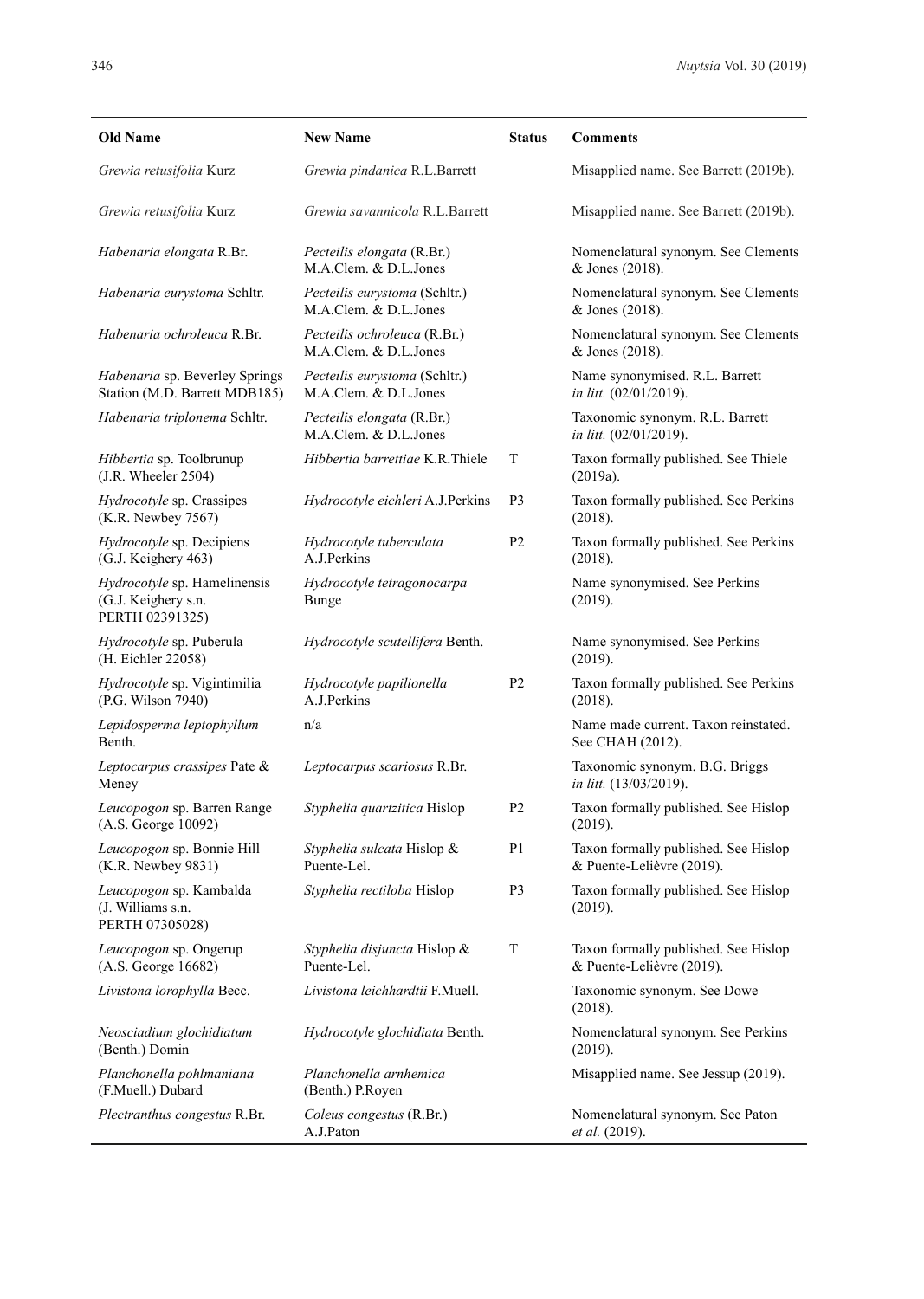| <b>Old Name</b>                                                       | <b>New Name</b>                                                              | <b>Status</b>  | <b>Comments</b>                                                        |
|-----------------------------------------------------------------------|------------------------------------------------------------------------------|----------------|------------------------------------------------------------------------|
| Plectranthus intraterraneus<br>S.T.Blake                              | Coleus intraterraneus<br>(S.T.Blake) P.I.Forst. &<br>T.C.Wilson              |                | Nomenclatural synonym. See Paton<br>et al. (2019).                     |
| Plectranthus scutellarioides (L.)<br>R.Br.                            | Coleus scutellarioides (L.)<br>Benth.                                        |                | Nomenclatural synonym. See Paton<br>et al. (2019).                     |
| Pleurocarpaea gracilis Lander<br>& P.J.H.Hurter                       | Cyanthillium gracilis (Lander<br>& P.J.H.Hurter) K.R.Thiele &<br>E.E.Schill. |                | Nomenclatural synonym. See Thiele &<br>Schilling (2018).               |
| Pterostylis sp. Karri forest<br>(W. Jackson BJ270)                    | Pterostylis sp. crinkled leaf<br>(G.J. Keighery 13426)                       |                | Name synonymised. G. Brockman<br>in sched. (08/02/2013).               |
| Pterostylis sp. short sepals<br>(W. Jackson BJ259)                    | Pterostylis ectypha (D.L.Jones<br>& C.J.French) D.L.Jones &<br>C.J.French    |                | Name synonymised. G. Brockman &<br>C.J. French in sched. (19/12/2018). |
| <i>Ptilotus macrocephalus</i> (R.Br.)<br>Poir.                        | n/a                                                                          |                | Excluded taxon. See Hammer et al.<br>(2019).                           |
| Rhagodia sp. Yeelirrie Station<br>(K.A. Shepherd et al. KS 1396)      | Chenopodium nitrariaceum<br>(F.Muell.) Benth.                                |                | Name synonymised. K.A. Shepherd<br>in litt. (27/02/2019).              |
| Sauropus crassifolius<br>(Müll.Arg.) Airy Shaw                        | Synostemon crassifolius<br>(Müll.Arg.) I.Telford &<br>Pruesapan              |                | Nomenclatural synonym. See Telford<br>et al. (2019).                   |
| Sauropus rigidulus (Müll.Arg.)<br>Airy Shaw                           | Synostemon rigidulus<br>(Müll.Arg.) I.Telford &<br>Pruesapan                 | P3             | Nomenclatural synonym. See Telford<br>et al. (2019).                   |
| Scholtzia sp. Ajana<br>(T.A. Halliday 137)                            | Scholtzia bellairsiorum Rye                                                  | P3             | Taxon formally published. See Rye<br>(2019).                           |
| Scholtzia sp. Ajana East Road<br>(M.E. Trudgen 21734 A)               | Scholtzia truncata Rye                                                       | P <sub>2</sub> | Taxon formally published. See Rye<br>(2019).                           |
| Scholtzia sp. Billeranga Hills<br>(B.J. Conn 2159)                    | Scholtzia subsessilis Rye                                                    | P1             | Taxon formally published. See Rye<br>(2019).                           |
| Scholtzia sp. Binnu<br>(M.E. Trudgen 2218)                            | Scholtzia uniflora Rye                                                       | P <sub>2</sub> | Taxon formally published. See Rye<br>(2019).                           |
| Scholtzia sp. Binnu East Road<br>(M.E. Trudgen 12013)                 | Scholtzia thinicola Rye                                                      | P1             | Name synonymised. See Rye (2019).                                      |
| Scholtzia sp. Binnu-Yuna<br>(M.E. Trudgen 12016)                      | Scholtzia longipedata subsp.<br>procera Rye                                  | P3             | Name synonymised. See Rye (2019).                                      |
| Scholtzia sp. Bungabandi Creek<br>(M. Quicke EURA 48)                 | Scholtzia peltigera Rye                                                      | P1             | Taxon formally published. See Rye<br>(2019).                           |
| Scholtzia sp. Burma Road<br>(A.C. Burns 138)                          | Scholtzia prostrata Rye                                                      | P3             | Taxon formally published. See Rye<br>(2019).                           |
| Scholtzia sp. Coburn<br>(N. Murdock NM 031)                           | Scholtzia corrugata Rye                                                      | P2             | Taxon formally published. See Rye<br>(2019).                           |
| Scholtzia sp. Coomberdale<br>(M.E. & M.E. Trudgen<br><b>MET 1724)</b> | Scholtzia halophila Rye subsp.<br>halophila                                  |                | Taxon formally published. See Rye<br>(2019).                           |
| Scholtzia sp. Dongara<br>(R. Hart 8401)                               | Scholtzia calcicola Rye                                                      | P <sub>2</sub> | Taxon formally published. See Rye<br>(2019).                           |
| Scholtzia sp. Duck Pool<br>(M.E. Trudgen MET 5427)                    | Scholtzia halophila subsp.<br>mortlockensis Rye                              | P3             | Taxon formally published. See Rye<br>(2019).                           |
| Scholtzia sp. East Yuna<br>(A.C. Burns 6)                             | Scholtzia inaequalis Rye                                                     | P <sub>2</sub> | Taxon formally published. See Rye<br>(2019).                           |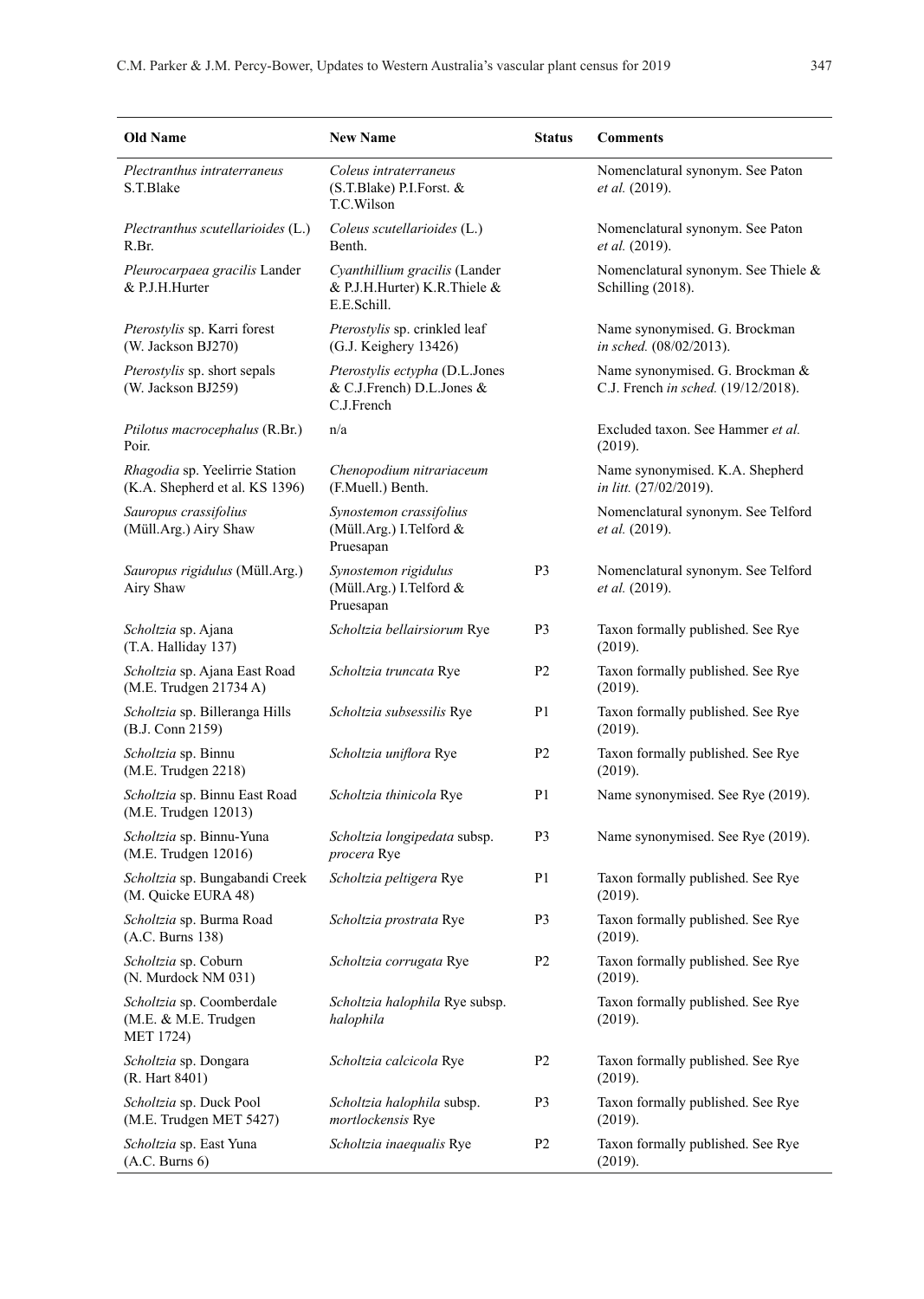| <b>Old Name</b>                                                        | <b>New Name</b>                                 | <b>Status</b>  | <b>Comments</b>                              |
|------------------------------------------------------------------------|-------------------------------------------------|----------------|----------------------------------------------|
| Scholtzia sp. Eneabba<br>(S. Maley 8)                                  | Scholtzia trilocularis Rye                      |                | Taxon formally published. See Rye<br>(2019). |
| Scholtzia sp. Eradu<br>(R.D. Royce 8016)                               | Scholtzia longipedata subsp.<br>procera Rye     | P3             | Name synonymised. See Rye (2019).            |
| Scholtzia sp. Eurardy<br>$(J.S.$ Beard $6886)$                         | Scholtzia oleosa Rye                            | P <sub>2</sub> | Taxon formally published. See Rye<br>(2019). |
| Scholtzia sp. Galena<br>(W.E. Blackall 4728)                           | Scholtzia truncata Rye                          | P <sub>2</sub> | Name synonymised. See Rye (2019).            |
| Scholtzia sp. Gunyidi<br>(J.D. Briggs 1721)                            | Scholtzia quindecim Rye                         | P <sub>2</sub> | Taxon formally published. See Rye<br>(2019). |
| Scholtzia sp. Kojarena<br>(A.M. Ashby 1904)                            | Scholtzia multiflora Rye                        | P <sub>1</sub> | Taxon formally published. See Rye<br>(2019). |
| Scholtzia sp. Lancelin<br>(M.E. Trudgen 1516)                          | Scholtzia laciniata Rye                         | P <sub>2</sub> | Taxon formally published. See Rye<br>(2019). |
| Scholtzia sp. Murchison River<br>(A.S. George 7908)                    | Scholtzia denticulata Rye                       | P <sub>2</sub> | Name synonymised. See Rye (2019).            |
| Scholtzia sp. Northampton<br>(A. Strid 20714)                          | Scholtzia pentamera Rye subsp.<br>pentamera     |                | Taxon formally published. See Rye<br>(2019). |
| Scholtzia sp. Overlander<br>(M.E. Trudgen 12138)                       | Scholtzia recurva Rye                           | P <sub>1</sub> | Taxon formally published. See Rye<br>(2019). |
| Scholtzia sp. Prowaka Springs<br>(R.J. Cranfield & P. Spencer<br>8083) | Scholtzia brevistylis subsp.<br>prowaka Rye     | P <sub>2</sub> | Taxon formally published. See Rye<br>(2019). |
| Scholtzia sp. Red Bluff<br>(A. Gunness 2373)                           | Scholtzia longipedata Rye subsp.<br>longipedata |                | Taxon formally published. See Rye<br>(2019). |
| Scholtzia sp. Ross Graham<br>Lookout (S. Maley 6)                      | Scholtzia denticulata Rye                       | P <sub>2</sub> | Name synonymised. See Rye (2019).            |
| Scholtzia sp. Shark Bay<br>(M.E. Trudgen 7429)                         | Scholtzia capitata Benth.                       |                | Name synonymised. See Rye (2019).            |
| Scholtzia sp. Valentine Road<br>(S. Patrick 2142)                      | Scholtzia thinicola Rye                         | P <sub>1</sub> | Name synonymised. See Rye (2019).            |
| Scholtzia sp. Winchester<br>(C. Chapman s.n.<br>PERTH 05625386)        | Scholtzia chapmanii Rye                         |                | Taxon formally published. See Rye<br>(2019). |
| Scholtzia sp. Yandanooka<br>(R. Soullier 646)                          | Scholtzia brevistylis Rye subsp.<br>brevistylis | P1             | Taxon formally published. See Rye<br>(2019). |
| Scholtzia sp. Yenyening Lakes<br>(A. Gunness 2824)                     | Scholtzia halophila subsp.<br>meridionalis Rye  | P <sub>2</sub> | Taxon formally published. See Rye<br>(2019). |
| Scholtzia sp. Yuna<br>(C.A. Gardner 14286)                             | Scholtzia cordata Rye                           | P <sub>2</sub> | Taxon formally published. See Rye<br>(2019). |
| Scholtzia sp. Z-Bend<br>(Bellairs-Kalflora 912a)                       | Scholtzia tenuissima Rye                        | P <sub>2</sub> | Taxon formally published. See Rye<br>(2019). |
| Tephrosia sp. Carnarvon<br>(J.H. Ross 2681)                            | Tephrosia gardneri R.Butcher                    |                | Name synonymised. See Butcher<br>(2018).     |
| Tephrosia sp. Fortescue<br>(A.A. Mitchell 606)                         | Tephrosia densa (Benth.)<br>R.Butcher           |                | Name synonymised. See Butcher<br>(2018).     |
| Tephrosia sp. Meentheena<br>(S. van Leeuwen 4479)                      | Tephrosia densa (Benth.)<br>R.Butcher           |                | Name synonymised. See Butcher<br>(2018).     |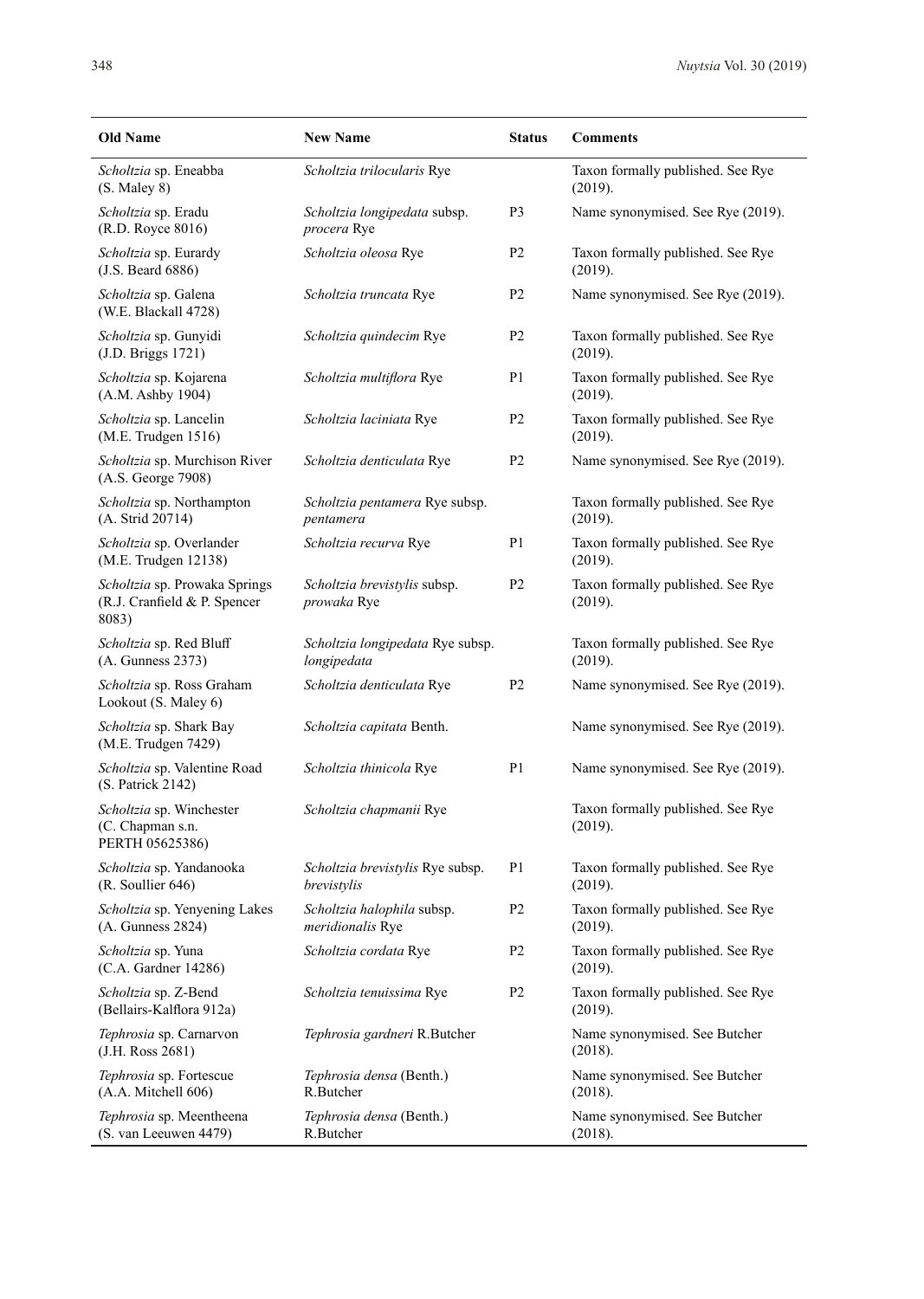| Old Name                                                           | <b>New Name</b>                                | <b>Status</b>  | <b>Comments</b>                                                      |
|--------------------------------------------------------------------|------------------------------------------------|----------------|----------------------------------------------------------------------|
| Tephrosia sp. Onslow<br>$(K.R.$ Newbey $10571)$                    | Tephrosia gardneri R.Butcher                   |                | Name synonymised. See Butcher<br>(2018).                             |
| Tribonanthes sp. Lake Muir<br>(G.J. Keighery $&N.$ Gibson<br>2134) | Tribonanthes keigheryi<br>E.J.Hickman & Hopper |                | Taxon formally published. See<br>Hickman & Hopper (2019).            |
| Tribonanthes uniflora Lindl.                                       | n/a                                            |                | Name made current. Taxon reinstated.<br>See Hickman & Hopper (2019). |
| <i>Tribonanthes variabilis</i> Lindl.                              | n/a                                            |                | Name made current. Taxon reinstated.<br>See Hickman & Hopper (2019). |
| Triodia sp. Robe River<br>(M.E. Trudgen et al.<br>MET 12367)       | Triodia pisoliticola Trudgen &<br>M.D.Barrett  | P <sub>3</sub> | Taxon formally published. See Barrett<br>& Trudgen (2018).           |

#### **Acknowledgements**

Curation staff at PERTH and the Department of Biodiversity, Conservation and Attraction's 'Taxonomic Review Committee' are acknowledged for their contributions to the information presented herein.

## **References**

- Barrett, M.D. (2019a). *Triodia veniciae* (Poaceae), a new species from the Pilbara region, Western Australia. *Nuytsia* 30: 221–228.
- Barrett, M.D. & Handasyde, T. (2019). *Elionurus tylophorus* (Poaceae: Paniceae: Andropogoneae), a new species from the Kimberley region of Western Australia. *Nuytsia* 30: 177–194.
- Barrett, M.D. & Trudgen, M.E. (2018). *Triodia pisoliticola* (Poaceae), a new species from the Pilbara region, Western Australia, and a description for *T.* sp. Mt Ella (M.E. Trudgen MET 12739). *Nuytsia* 29: 271–281.
- Barrett, R.L. (2019b). Three new species of *Corchorus* L. and *Grewia* L. (Sparmanniaceae / Malvaceae subfamily *Grewioideae*) from northern Australia, an earlier name in *Grewia*, and recircumscription of *Triumfetta kenneallyi* Halford. *Austrobaileya* 10: 458–472.
- Barrett, R.L., Hopper, S.D., Macfarlane, T.D. & Barrett, M.D. (2015). Seven new species of *Haemodorum* (Haemodoraceae) from the Kimberley region of Western Australia. *Nuytsia* 26: 111–125.
- Brown, A.P. & Davis, R.W. (2019). *Eremophila oldfieldii* subsp. *papula*, *E. sericea* and *E. xantholaema* (Scrophulariaceae), three new taxa from Western Australia. *Nuytsia* 30: 25–31.
- Brown, A.P. & Edmonds, D. (2019). *Corybas autumnalis* (Orchidaceae), a rare new species of helmet orchid from south-west Western Australia. *Orchadian* 19: 392–394.
- Bull, J.P., Dillon, S.J. & Brearley, D.R. (2019). *Acacia corusca* (Fabaceae: Mimosoideae), a new species from the Pilbara bioregion in north-western Australia. *Nuytsia* 30: 19–22.
- Butcher, R. (2018). Making it official—formal description of two orange-flowered *Tephrosia* (Fabaceae: Millettieae) species from north-west Western Australia. *Nuytsia* 29: 251–267.
- Butcher, R. & Hislop, M. (2019). *Gastrolobium* sp. Harvey (G.J. Keighery 16821) (Fabaceae) is not distinct from *G. capitatum*. *Nuytsia* 30: 23–24.
- CHAH (Council of Heads of Australasian Herbaria) (2012). *National Species List*. https://id.biodiversity.org.au/name/apni/86176 [accessed 19/11/2019].
- Chase, M.W. & Christenhusz, M.J.M. (2018a). *Nicotiana karijini*, Solanaceae. *Curtis's Botanical Magazine* 35: 228–236.
- Chase, M.W. & Christenhusz, M.J.M. (2018b). *Nicotiana gascoynica*, Solanaceae. *Curtis's Botanical Magazine* 35: 245–252.
- Chase, M.W. & Christenhusz, M.J.M. (2018c). *Nicotiana stenocarpa*, Solanaceae. *Curtis's Botanical Magazine* 35: 319–327.

Chinnock, R.J. (2019). Additions to *Eremophila* (Scrophulariaceae). *Nuytsia* 30: 215–219.

Clements, M.A. & Jones, D.L. (2018). *Pecteilis* Raf. (Orchideae): a molecular phylogenetic based determination of their status in Australian Orchidaceae. *Australian Orchid Review* 83(6): 50–53.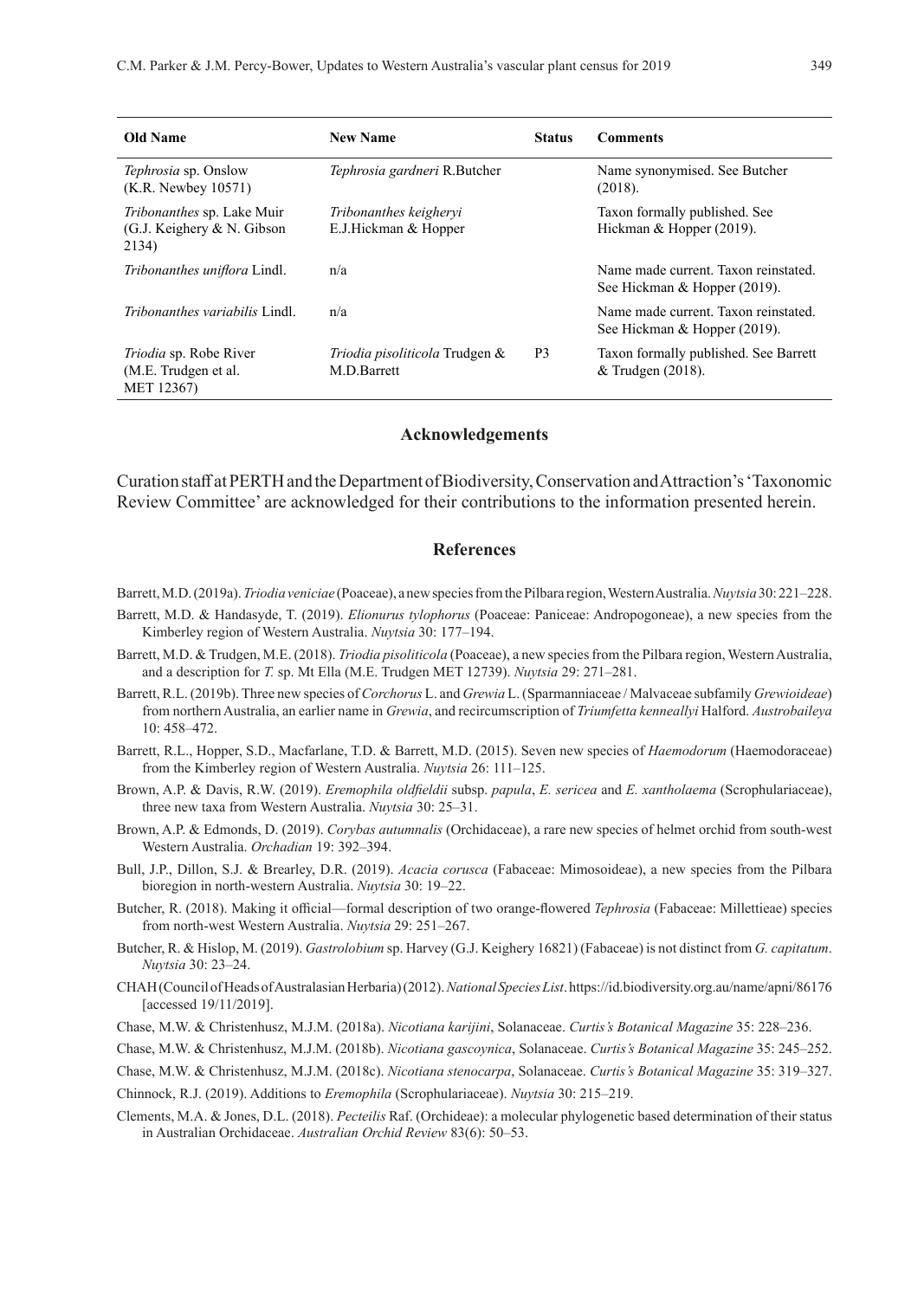Dowe, J.L. (2018). *Livistona leichhardtii* is the correct name for *Livistona lorophylla* (Arecaceae). *Nuytsia* 29: 245–250.

- Duretto, M.F. (2019). New subspecies for the south-western Australian species *Boronia clavata* and *B. denticulata* (Rutaceae). *Telopea* 22: 31–39.
- Ford, A.J., Halford, D.A., Van Der Merwe, M. & Mathieson, M.T. (2017). A revision of the tropical white-flowered species of *Comesperma* (Polygalaceae) in Australia. *Australian Systematic Botany* 30: 159–182.
- Gosper, C.R., Hopley, T., Byrne, M., Hopper, S.D., Prober, S.M. & Yates, C.J. (2019). Elevation of *Eucalyptus gardneri* subsp. *ravensthorpensis*, and notes on relationships between obligate-seeder and resprouter members of subseries *Levispermae* (Myrtaceae). *Nuytsia* 30: 247–252.
- Hammer, T.A., Davis, R.W. & Thiele, K.R. (2019). Of a different feather: two new species of featherheads from the *Ptilotus macrocephalus* (Amaranthaceae) complex. *Australian Systematic Botany* 32: 61–70.
- Hickman, E.J. & Hopper, S.D. (2019). A revision of the tiurndins (*Tribonanthes*, Haemodoraceae). *Nuytsia* 30: 87–154.
- Hislop, M. (2019). *Styphelia quartzitica* and *S. rectiloba* (Ericaceae: Epacridoideae: Styphelieae), two new, morphologically anomalous species of restricted distribution. *Nuytsia* 30: 229–235.
- Hislop, M. & Puente-Lelièvre, C. (2019). A taxonomic review of the *Styphelia xerophylla* group (Ericaceae: Epacridoideae: Styphelieae). *Nuytsia* 30: 155–175.
- Jessup, L.W. (2019). A taxonomic revision of Sapotaceae for mainland Australia. *Austrobaileya* 10: 321–382.
- Jones, D.L. & French, C.J. (2019). *Diuris brockmanii*, a new species in the *Diuris corymbosa* complex (Orchidaceae: Diurideae) from Western Australia with affinities to *Diuris brumalis*. *Australian Orchid Review* 84(2): 32–34.
- Keighery, G.J. (1999). Two new species of *Actinotus* (Apiaceae) from Western Australia. *Nuytsia* 13: 23–27.
- Keighery, G.J. (2005). New and noteworthy plant species recognised as naturalised in Western Australia. *Nuytsia* 15: 523–528.
- Lowrie, A. (2013). *Carnivorous plants of Australia magnum opus*. Vol. 1. (Redfern Natural History Productions: Poole, United Kingdom.)
- Nicolle, D., George, A. & Wilson, P.G. (2019). Application of the name *Eucalyptus obtusiflora* DC. (Myrtaceae). *Telopea* 22: 61–66.
- Obbens, F.J. (2019). *Calandrinia monosperma* and *C. uncinella* (Montiaceae), two new indehiscent species from Western Australia. *Nuytsia* 30: 237–245.
- Orchard, A.E. (2017). A revision of *Cassinia* (Asteraceae: Gnaphalieae) in Australia. 7. *Cassinia* subgenus *Achromolaena*. *Australian Systematic Botany* 30: 337–370.
- Paton, A.J., Mwanyambo, M., Govaerts, R.H.A., Smitha, K., Suddee, S., Phillipson, P.B., Wilson, T.C., Forster, P.I. & Culham,A. (2019). Nomenclatural changes in *Coleus* and *Plectranthus* (Lamiaceae): a tale of more than two genera. *Phytokeys* 129: 1–158.
- Perkins, A.J. (2018). *Hydrocotyle eichleri*, *H. papilionella* and *H. tuberculata* (Araliaceae), three new annual species from Western Australia. *Nuytsia* 29: 233–243.
- Perkins, A.J. (2019). Molecular phylogenetics and species delimitation in annual species of *Hydrocotyle* (Araliaceae) from South Western Australia. *Molecular Phylogenetics and Evolution* 134: 129–141.
- Roalson, E.H., Barrett, R.L., Wilson, K.L., Bruhl, J.J. & Larridon, I. (2019). *Crosslandia setifolia* is a partly monoecious species of *Fimbristylis* (Abildgaardieae: Cyperaceae). *Phytotaxa* 399: 163–166.
- Rye, B.L. (2018). Placement of three names in *Cyathostemon*, *Hysterobaeckea* and *Oxymyrrhine* (Myrtaceae: Chamelaucieae). *Nuytsia* 29: 269–270.
- Rye, B.L. (2019). An update to the taxonomy of some Western Australian genera of Myrtaceae tribe Chamelaucieae. 6. *Scholtzia*. *Nuytsia* 30: 33–86.
- Smith, M.G. & Jones, A. (2018). *Threatened and Priority Flora list 5 December 2018*. Department of Biodiversity, Conservation and Attractions. https://www.dpaw.wa.gov.au/plants-and-animals/threatened-species-and-communities/threatened-plants [accessed 2 December 2019].
- Sokoloff, D.D., Marques, I., Macfarlane, T.D., Remizowa, M.V., Lam, V.K.Y., Pellicer, J., Hidalgo, O., Rudall, P.J. & Graham,S.W. (2019). Cryptic species in an ancient flowering‐plant lineage (Hydatellaceae, Nymphaeales) revealed by molecular and micromorphological data. *Taxon* 68: 1–19.
- Telford, I.R.H., Pruesapan, K., Welzen, P.C. van & Bruhl, J.J. (2019). Morphological and molecular data show an enlarged tropical Australian radiation in *Synostemon* (Phyllanthaceae, Phyllantheae) previously concealed by heteromorphic species concepts. *Australian Systematic Botany* 32: 146–176.
- Thiele, K.R. (2019a). A revision of the *Hibbertia commutata* (Dilleniaceae) species group. *Australian Systematic Botany* 32: 71–109.